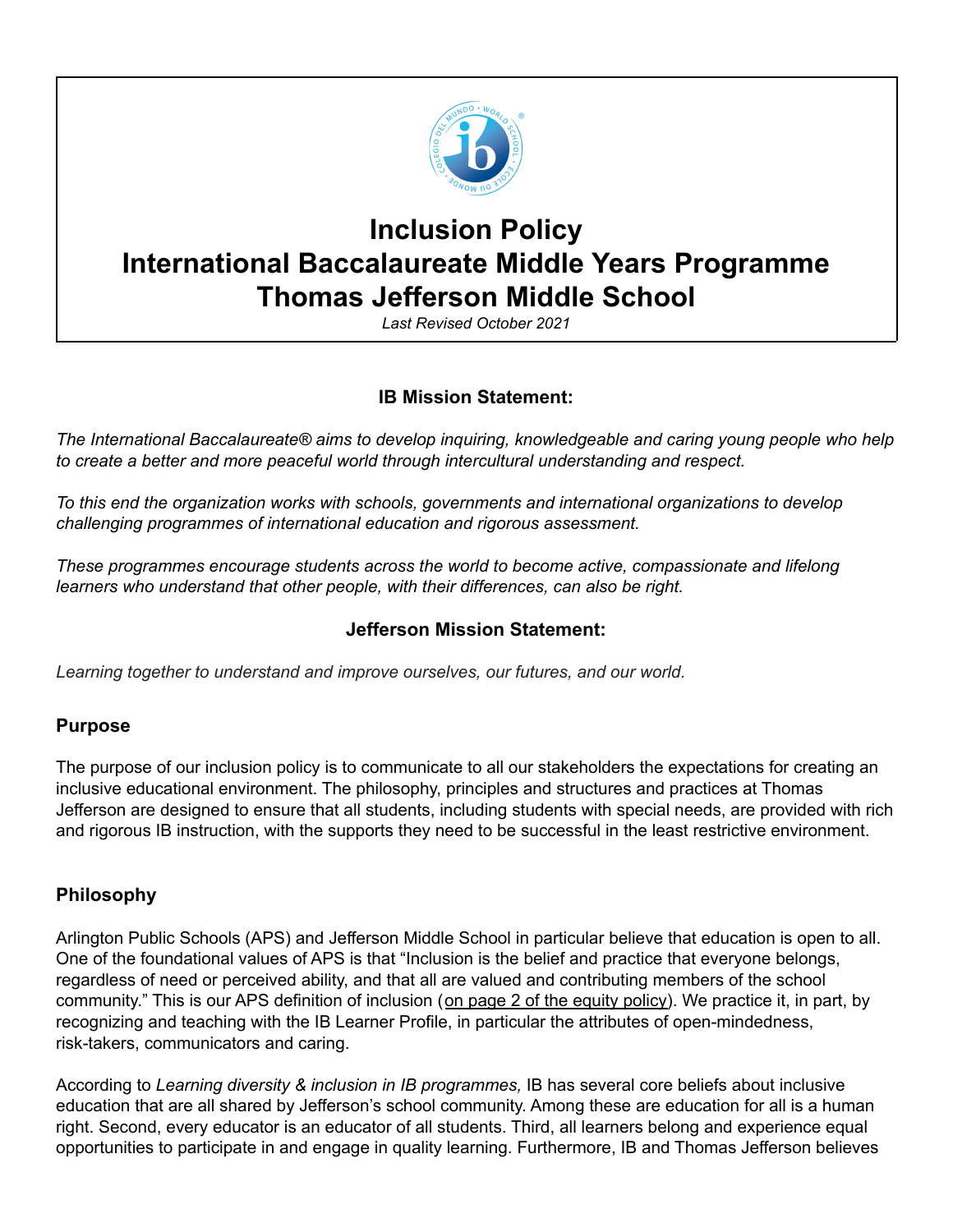in teaching for learning diversity. This means we affirm and practice the principles of affirming identity & building self-esteem, valuing prior knowledge, scaffolding, and extending learning. In addition, we are committed to providing professional development for all teachers in inclusive educational practices.

Our belief in excellence and equity also anchor us as an inclusive school. APS has a dedicated office to excellence and equity, which has the mission to "advance high expectations, facilitate equitable access, and remedy opportunity gaps for Black and Latino students, as well as those from other historically marginalized communities." APS, adopted a new equity policy in [August](https://go.boarddocs.com/vsba/arlington/Board.nsf/files/BSPM585985FA/$file/A-30%20Equity.pdf) 2020. It defines equity as, "Eliminate opportunity gaps and achieve excellence by providing access to schools, resources, and learning opportunities according to each student's unique needs."

We want to ensure that all of our students, regardless of background or needs experience success in their educational journey. In order to meet this goal the school community believes in the following rights and responsibilities.

#### **Teachers will:**

- [Differentiate](https://pdo.ascd.org/LMSCourses/PD11OC115M/media/DI-Intro_M4_Reading_Key_Elements.pdf) or personalize instruction based on student need (additional strategies [here\)](https://docs.google.com/document/d/1eDANMdPiXg80s8e-0FFhY9Kygqr2lg2exWqFL2qhjUU/edit)
- Read, understand and implement student IEPs, 504 and/or individualized plans with fidelity
- Participate in professional development opportunities to remove barriers to learning
- Measure and report student growth toward individual goals
- Foster positive relationships with students (check-ins during TA, student-conference).

#### **Students should:**

- Actively participate in learning activities
- Self-advocate and take advantage of learning supports and accommodations (IEP and 504 accommodations, study hall, TAs, TA Flex)
- Understand their individual learning goals and give feedback about these goals (co-creation, achievability).

#### **Parents/Guardians should:**

- Actively participate in their student's progress on their learning goals
- Read and understand student IEPs, 504 and/or individualized plans
- Collaborate with school staff to foster a positive learning environment for students.

# **Identification of Students with Disabilities (Child Find)**

Thomas Jefferson offers a continuum of support for students to ensure their success in both the general and special education environments. First, in our unit planner [template,](https://docs.google.com/document/d/1nRbJ9_E2IWCf7t96r6hg8FqqNl9QXbpl4Fsn_2bbkOQ/edit) we include links to strategies and resources to support any students struggling to access the written curriculum. The specific strategies then are documented in unit plans and linked to our school-wide IB MYP subject [overview](https://docs.google.com/spreadsheets/d/1cMQVKZanxArNhzuWIg-wPvoGhuFvoNuc8rZ7eVn48l8/edit#gid=1695287912).

We utilize the Arlington Tiered Support System (ATSS) for all of our students. According to Arlington Public Schools (APS) Office of Student [Services](https://www.apsva.us/student-services/arlington-tiered-system-of-support-atss/), "The Virginia Department of Education defines a Tiered System of Support as a framework and philosophy that provides resources and supports to help every student reach success in academics and behavior. It begins with systemic change at the division, school and classroom level that utilizes evidence-based, system-wide practices to provide a quick response to academic and behavioral needs. These practices include frequent progress monitoring that enable educators to make sound, data-based instructional decisions for students."

Students who are experiencing academic and/or behavioral difficulties may not have a disability or require special education services. Thomas Jefferson is committed to providing robust Response to Intervention (RTI) support in the general education classroom. To that end, a remediation and enrichment block, Yellow Jacket Period (YJP), was designed to provide all students with either academic support or extension for one half hour,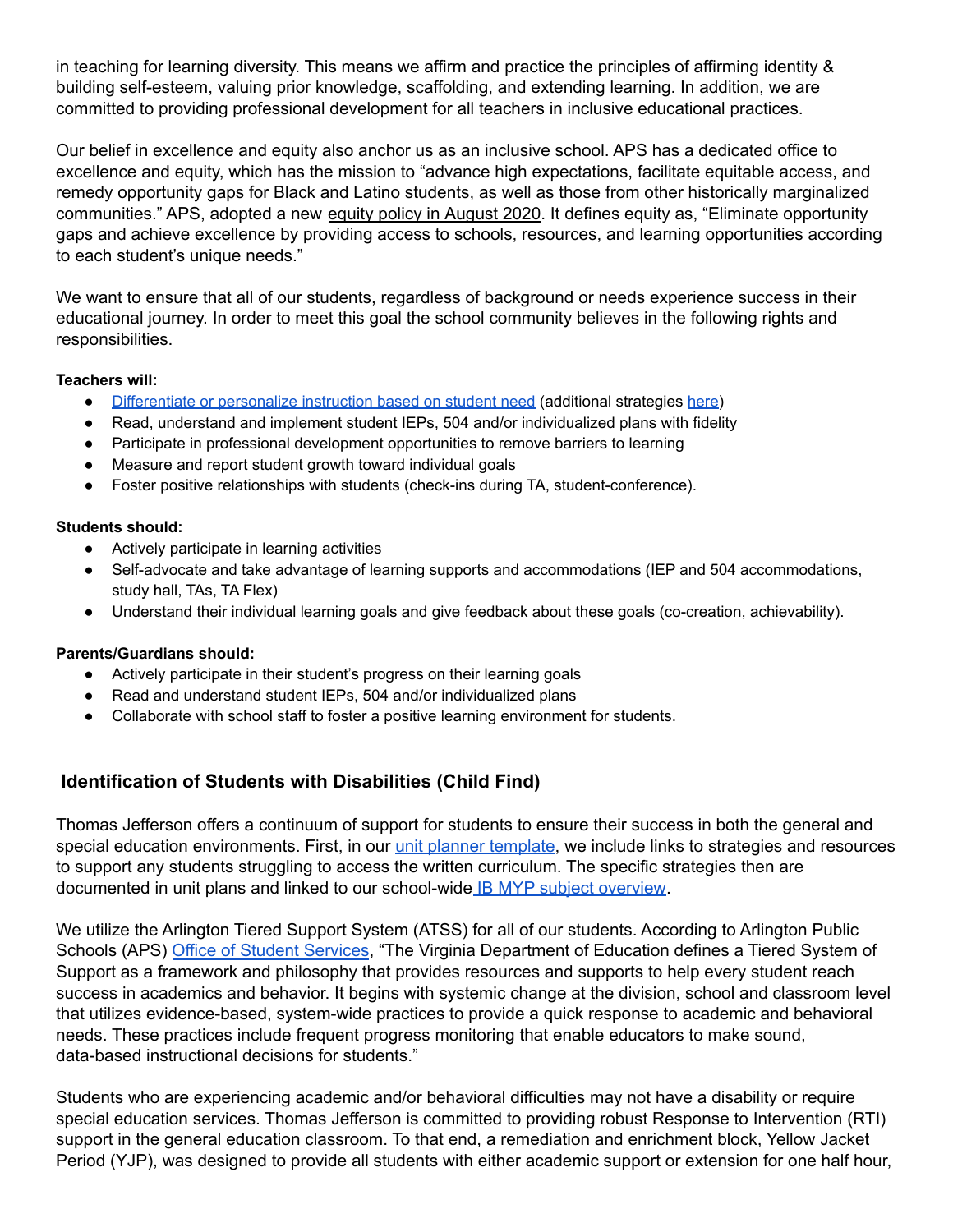four days per week. YJP classes range from math/reading support, to developing Approaches to Learning Skills like self-management, organizational help, decision making, to coding, global issues and robotics classes. Students are selected for YJP classes through collaborative learning teams (CLTs) and grade level teams based on data driven inquiries into student achievement and well-being.

If a student continues to have difficulty following extensive intervention and progress monitoring, Thomas Jefferson staff may make a referral to the student support committee. The purpose of the student support committee is to problem solve next steps that the school should take to support the student. Committee members consist of parents, classroom teachers, SPED teachers, administrators (LEA), school psychologist, social worker, school counselor and the student support coordinator. At the meeting, members define the area of concern, discuss why the problem is happening, and make a decision on next steps to address the concern. There are three possible outcomes of this meeting. They are: referral for special education eligibility testing, referral for 504 Screening and Eligibility, and, finally, the development of an intervention plan that more specifically and intensely addresses the concern.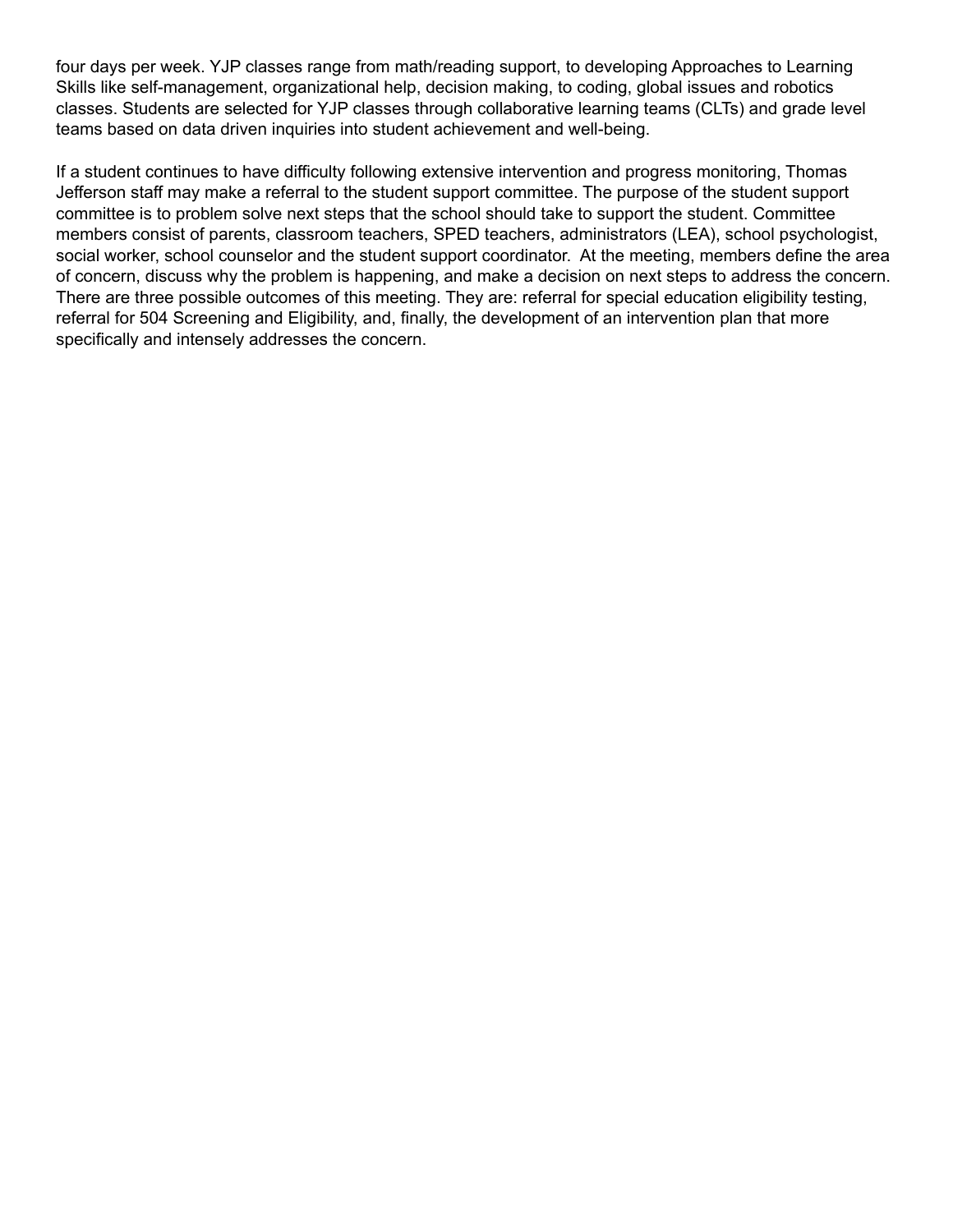

Arlington Public Schools (APS) and Thomas Jefferson Middle School provides a continuum of services for students with disabilities that are found eligible to receive special education services. Identifying a student as eligible for special education services is a carefully managed process guided by State and Federal regulations, as well as APS Special Education policies and procedures (25 4.4). Evaluations required to make this determination are completed only with parent/guardian permission.

School-based student support committees review available information regarding students who are experiencing problems that adversely affect their educational performance. Students suspected of having a disability are referred for evaluation. An eligibility committee at the student's school reviews assessment data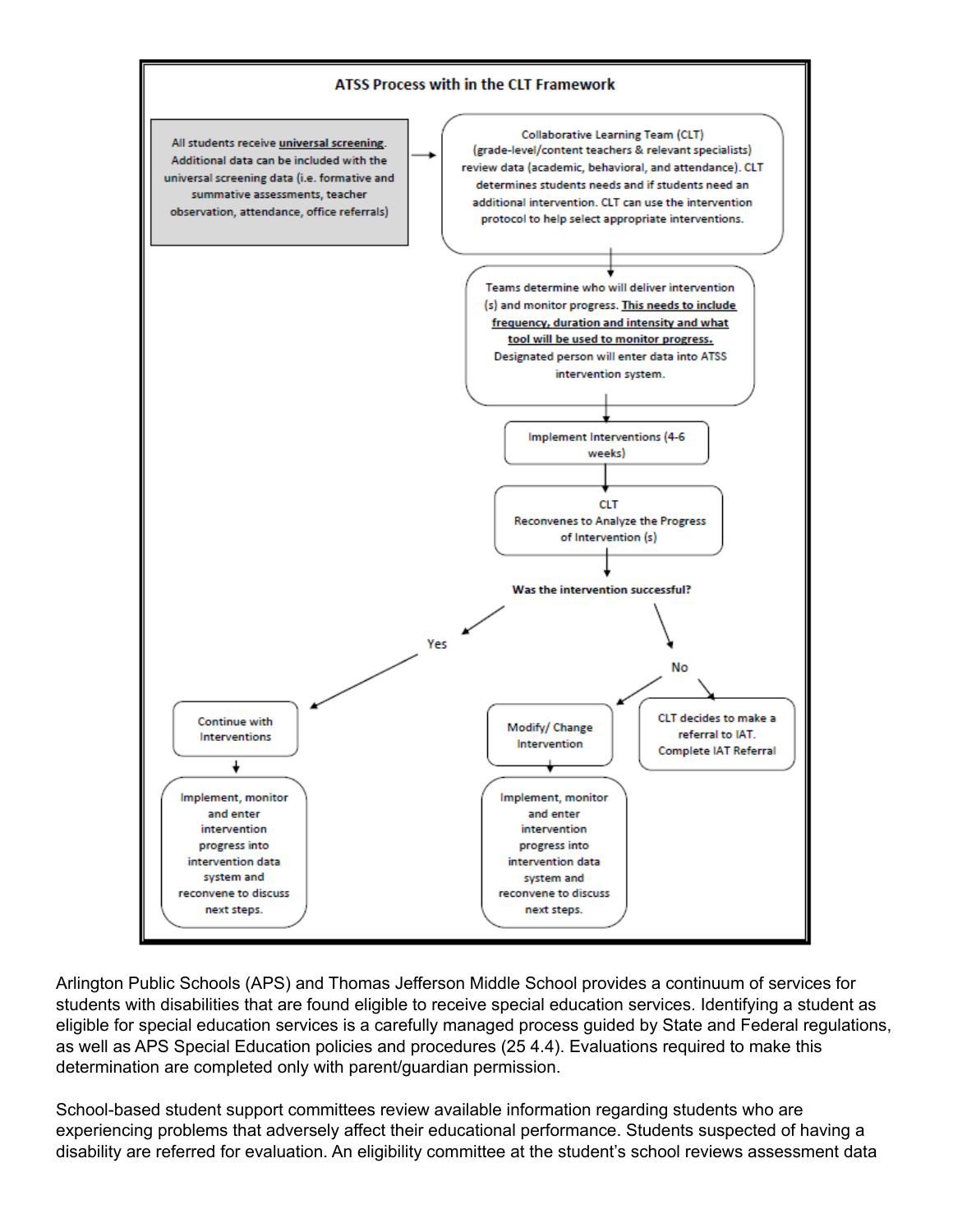from school-based evaluations as well as any information provided by parents to determine if the student has a disability which requires special education services. When a student is found eligible for special education services, an Individualized Education Program (IEP) is developed with the participation of the school staff, the parents/guardians, and the student (when appropriate). An IEP is a statement of the special education and related services that will be provided to the student, which is updated at least annually throughout a student's eligibility for special education.

If a child does not qualify for special education services, but has a documented disability, the student may receive support under Section 504 which covers a broader population than the Individuals with Disabilities Education Improvement Act (Special Education). A qualified individual under Section 504 is any person who (1) has a physical or mental impairment which substantially limits one or more major life activities, (2) has a record of such an impairment, or (3) is regarded as having such an impairment.

- 1. "Physical or mental impairment" means (a) any physiological disorder or condition, cosmetic disfigurement or anatomical loss affecting one or more of the following body systems: neurological, musculoskeletal, special sense organs, respiratory including speech organs, cardiovascular, reproductive, digestive, genitourinary, hemic and lymphatic skin, and endocrine, or (b) any mental or psychological disorder such as intellectual disability, organic brain syndrome, emotional or mental illness, specific learning disability, attention disorders, mood disorders or learning disabilities (this list is not exhaustive).
- 2. "Has a record of such an impairment" means has a history of, or has been misclassified as having, a mental or physical impairment that substantially limits one or more major life activities.
- 3. "Is regarded as having an impairment" means (a) has a physical or mental impairment that does not substantially limit major life activities, but is treated by a recipient as constituting such limitation, (b) has a physical or mental impairment that substantially limits major life activities only as a result of the attitudes of others toward such impairment; or (c) has none of the impairments defined in section one above, but is treated by a recipient as having such an impairment.

"Major life activities" include functions such as: caring for one's self, performing manual tasks, seeing, hearing, eating, sleeping, walking, standing, lifting, bending, speaking, breathing, learning, reading, concentrating, thinking, communicating and working (this list is not exhaustive).

The goal of 504 plans is for students to be educated in regular classrooms along with the services, accommodations, or educational aids they might need.

# **Special Education Model**

Jefferson offers a continuum of services and placements for students with disabilities. To the greatest extent possible and in accordance with the requirements for Least Restrictive Environment (LRE), SWD are educated with their non-disabled peers. Students who need more specialized instruction, however, can be educated in any combination of inclusion, co-taught, or self-contained classroom settings.

All Jefferson students are MYP students. They have access to the written, taught and assessed curriculum:

● **IB learner profile** embodies characteristics inquiers, open-minded, caring, communicators, risk-takers, principled, knowledgeable, thinkers, balanced, reflective, that all our students must develop in order to become lifelong learners and active global citizens capable of achieving personal success and making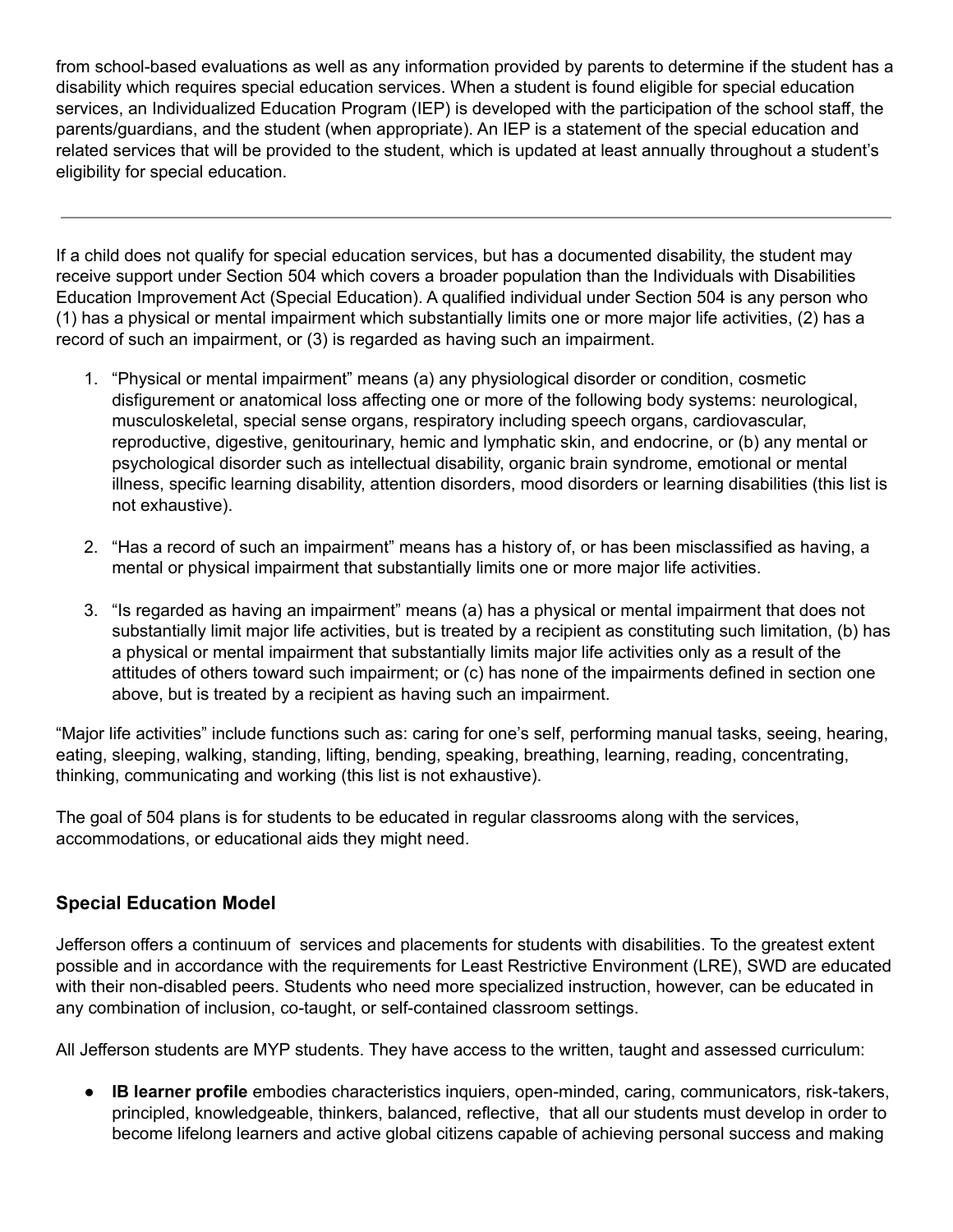the world a better place.

- **Approaches to learning skills**, (transferable skills and work habits) are necessary for academic and for life-long success. Approaches to learning skills are developed for all students, and some in particular may align with students IEP goals.
- **Criterion-referenced assessments and rubrics** measure students' performance against standards which can include Virginia Standards of Learning, standards-based IEP goals, and MYP objectives. All students are assessed using IB rubrics, though accommodations must be made in order for all students to have access to the highest levels. The data derived from these assessments drive instruction and encourage students to become active participants in their learning.
- **Service as Action**, a powerful and challenging concept for many middle school students, teaches students to consider the needs of others.
- **Global Contexts,** used as contexts for learning experiences and assessments, make learning interesting and engaging for all students. Thus, students better retain what they have learned.
- **The Community Project,** along with existing culminating community based activities allows students to exercise the skills acquired in their courses through the development of a project based on personal interests. All students are expected to complete a community project.

The full range of services and settings offered for students with special needs at Thomas Jefferson Middle:

- Co-taught content classrooms
- Self-contained classrooms
- Speech Language services
- Occupational Therapy
- Physical Therapy
- Counseling services
- Hearing Services
- Vision Services

# **Monitoring Student Success**

The case manager is primarily responsible for monitoring student success on their goals as outlined in their Individualized Education Program (IEP). They do this by providing written feedback to parents with respect to progress made on established goals. Goal updates are given at least once every 4.5 weeks, usually in conjunction with interim and quarterly report cards The case manager also monitors the implementation of the IEP and acts as a liaison between general education and special education teachers.

### **Collaborative Planning**

Collaborative planning is at the core of how we teach at Jefferson. It is essential that special needs teachers plan with general classroom teachers. To the greatest extent possible we work to find common planning time for all teachers of the same grade level planning. Teachers meet to plan instruction with IB unit planners and together develop concepts, global context explorations, statements of inquiry, inquiry questions, summatives assessments, approaches to learning skills and differentiated learning activities.

In our unit planner template, we include links to [documents](https://docs.google.com/document/d/1eDANMdPiXg80s8e-0FFhY9Kygqr2lg2exWqFL2qhjUU/edit) that include lists of specific strategies to deal with dozens of special needs. Regardless of whether a student is formally identified, having this list of strategies is important for teachers to have easy access to.